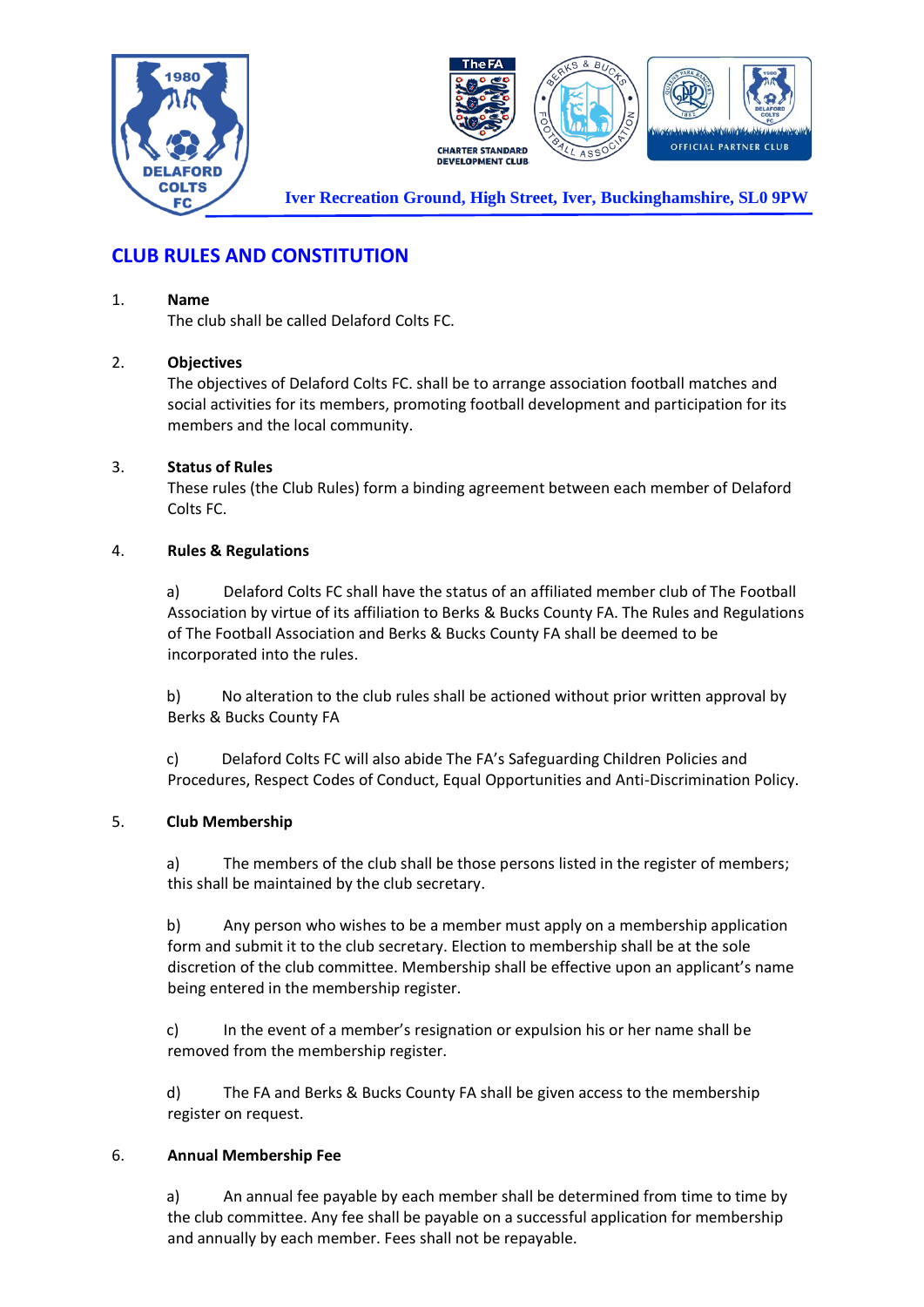



**Iver Recreation Ground, High Street, Iver, Buckinghamshire, SL0 9PW**

b) The club committee has the authority to levy further subscriptions from the members as are reasonably necessary to fulfill the objects of the club.

## 7. **Resignation and Expulsion**

a) A member shall cease to be a member of Delaford Colts FC if, and on the date of which, he/she gives notice to the Club Committee of their resignation.

b) The Club Committee shall have the power to expel a member when, in their opinion, it would not be in the interests of the club for them to remain a member.

c) A member who resigns or is expelled shall not be entitled to claim any of the club's property.

### 8. **Club Committee**

a) The Club Committee shall consist of the following Club Officers: Chairperson, Treasurer, Secretary and Assistant Secretary and up to six other members fulfilling the roles of Development Officer, Welfare Officer, Events Secretary, Media Secretary, Catering Coordinator and Mini Colts Coordinator.

b) Each Club Officer and Committee Member shall hold office from the date of appointment until the next Annual General Meeting unless otherwise resolved at a Special General Meeting. One person may not hold any more than two positions of Club officer at any one time.

c) The Club Committee shall be responsible for the management of all the Club affairs. Decisions of the Club Committee shall be made by a simple majority of those attending the Club Committee Meeting. The Chairperson of the Club Committee meeting shall have the casting vote in the event of a tie. Meetings of the club committee shall be chaired by the Chairperson or in their absence the Secretary The quorum for the transaction of business of the club committee shall be three.

d) The Club Secretary shall log all records of decisions and actions relating to a Club Committee Meeting.

e) Any Member of the Club Committee may call a meeting of the Club Committee by giving no less than 7 days notice to all members of the Club Committee. The Club Committee shall hold no less than 4 meetings per year.

f) An out-going member of the Club Committee may be re-elected. A member proposed by one and seconded by another of the remaining Club Committee members and approved by a simple majority of the remaining Committee members shall fill any vacancy on the Club Committee, which arises between Annual General Meetings.

g) Save as provided for in the Rules & Regulations of The Football Association and the Berks & Bucks County FA to which Delaford Colts FC is affiliated; the Club Committee shall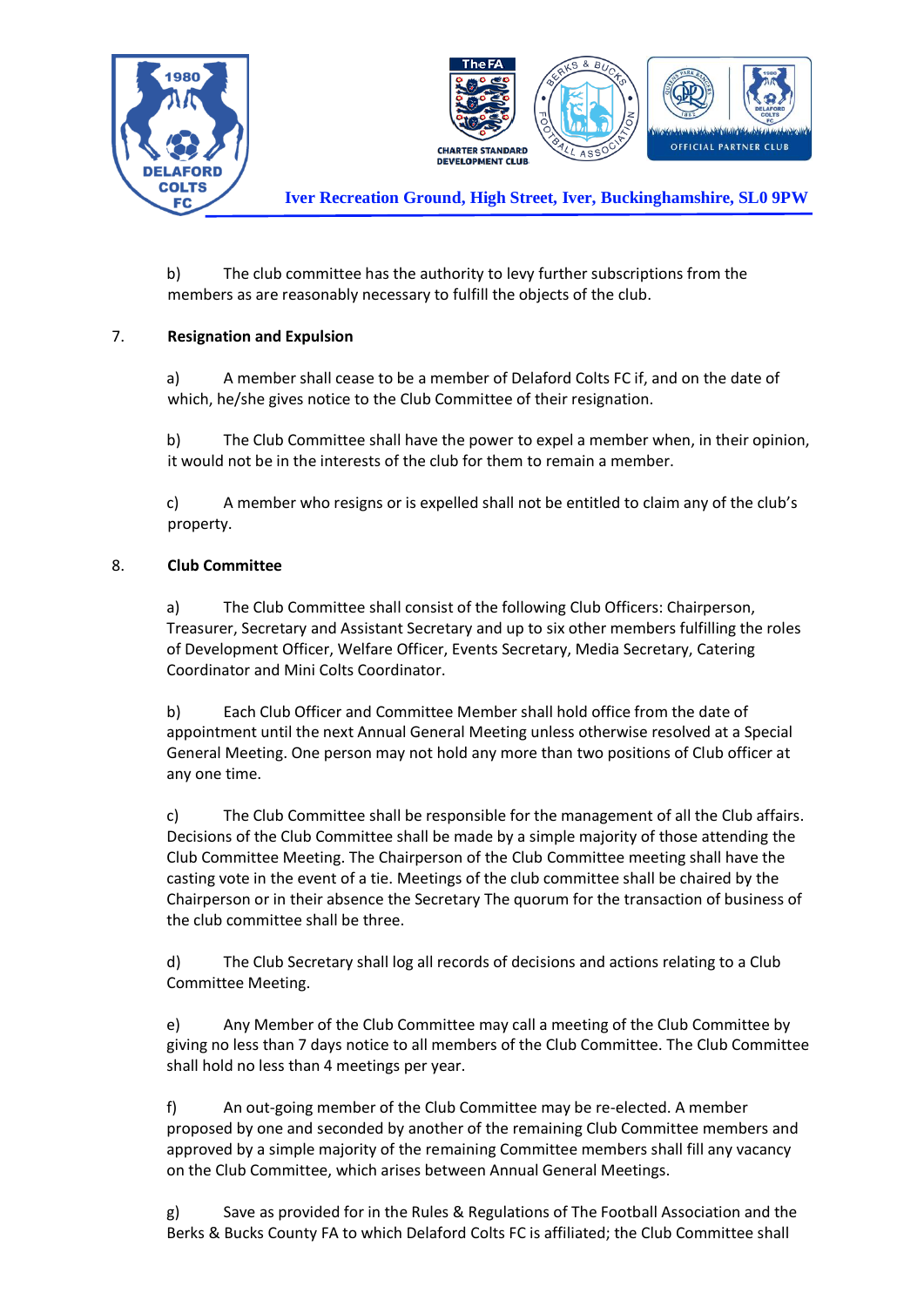

have the power to decide all questions and disputes arising in respect of any issues concerning the Club rules

h) The position of a Club Officer shall be vacated if such person is subject to a decision of The FA that such person be suspended from holding office or from taking part in any football activity relating to the administration or management of a football club.

# 9. **Annual and Special General Meeting**

- a) An Annual General Meeting (AGM) shall be held in each year to:
	- 1. Receive a report of the activities of the club over the previous year.
	- 2. Receive a report of the clubs finances over the previous year.
	- 3. Elect the members of the Club Committee.
	- 4. Consider any other business.

b) Nominations for elections of members as Club Officers or as members of the Club Committee shall be made in writing by the proposer and seconder, both whom must be existing members of the Club, to the Club Secretary no less than 21 days before the AGM. Notice of any resolution to be proposed at the AGM shall be given in writing to the Club Secretary no less than 21 days before the meeting.

c) A Special General Meeting (SGM) may be called at any time by the committee and shall be called within 21 days of the receipt by the Club Secretary of a requisition in writing signed by no less than five members stating the purposes for which the meeting is required and the resolutions proposed. Business at an SGM may be any business transacted at an AGM.

d) The Secretary shall notify all club members of the date of a General Meeting together with resolutions to be proposed at least 14 days before the meeting.

e) The quorum for a General Meeting shall be six.

f) The Chairperson or in their absence a member selected by the Club Committee shall take the Chair. Each member present shall have one vote and a simple majority shall pass resolutions. In the event of an equality of votes the Chairperson of the meeting shall have the casting vote.

g) The Club Secretary shall log all records of decisions and actions relating to a General Meeting.

10. At its first meeting following each AGM the Club Committee shall appoint a club member to be responsible for each of the clubs football teams; the Team Manger. Team Managers shall be responsible for managing the affairs of the team. Team Managers are required to provide updates relating to team affairs as requested by the Club Committee.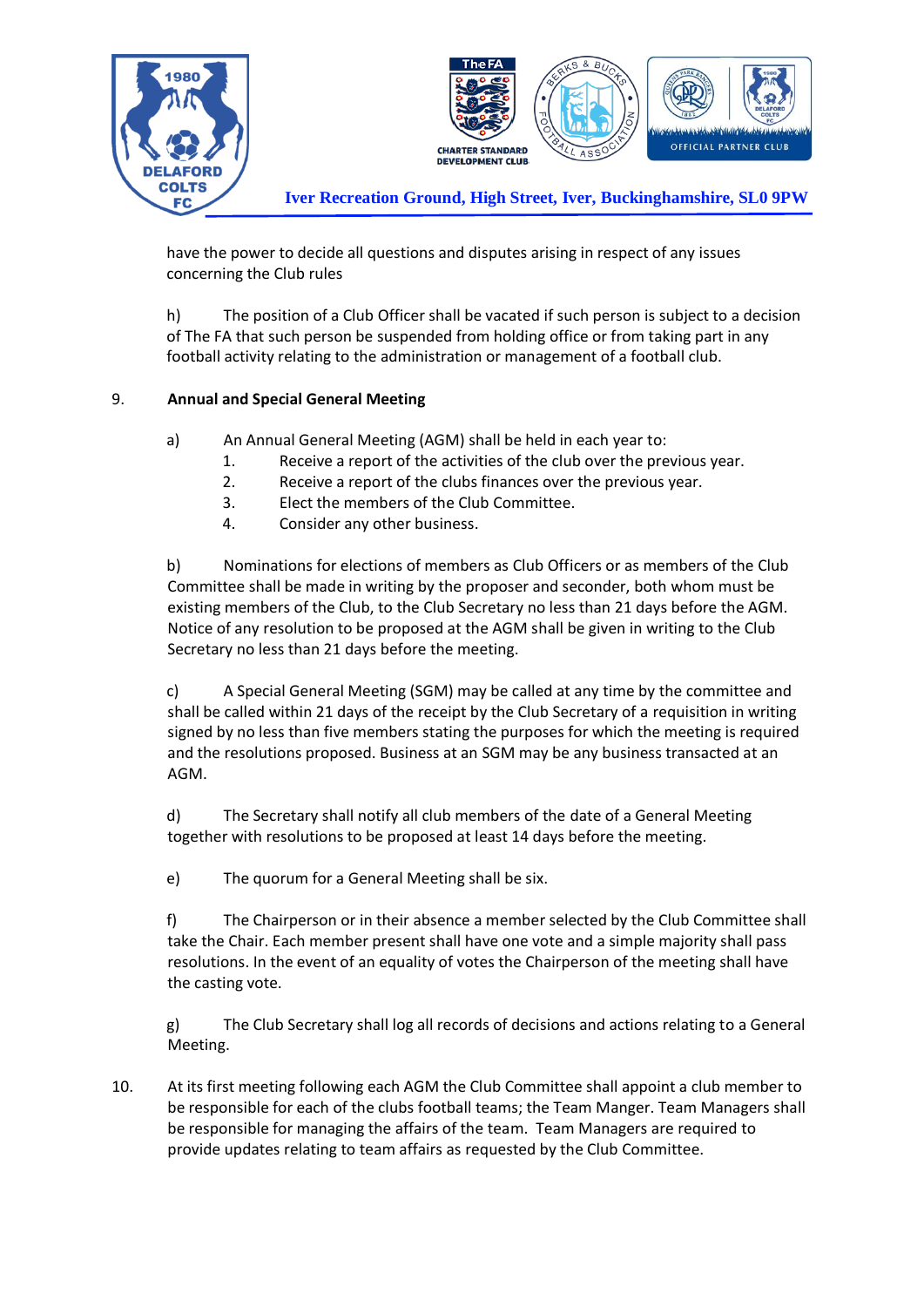



**Iver Recreation Ground, High Street, Iver, Buckinghamshire, SL0 9PW**

## 11. **Club Finances**

a) A bank account shall be opened and maintained in the name of Delaford Colts FC. Designated account signatories shall be the Club Secretary and the Club Treasurer. Only one signatory is required to approve any financial transaction, but all transactions must be accountable and audited by the Club Treasurer on a regular basis. All monies payable to Delaford Colts FC shall be received by the Treasurer and deposited into the Club account.

b) The income and assets of the Club shall be applied only in furtherance of the objects of the Club.

c) The Club Committee shall have the power to authorise the payment of remuneration and expenses to any member of the Club and to any other person or persons for services rendered to the Club (although the Club shall not remunerate a member for playing).

d) In the interests of the Club objectives, Delaford Colts FC may:

(i) sell and supply food, drink and related sports clothing and equipment;

(ii) employ members (although not for playing) and remunerate them for providing goods and services, on fair terms set by the Club Committee without the person concerned being present;

(iii) pay for reasonable hospitality for visiting teams and guests;

(iv) indemnify the Club Committee and members acting properly in the course of the running of the Club against any liability incurred in the proper running of the Club (but only to the extent of its assets).

e) The Club shall prepare an annual Financial Statement in such form as shall be published by the FA from time to time.

f) The Club Property, other than the Club account shall be vested in no less than two and no more than four custodians, one of whom shall be the treasurer (The Custodians), who shall deal with the Club Property as directed by decisions of the Club Committee and entry in the minute book shall be conclusive evidence of such decision.

g) The Custodians shall be appointed by the club in a General Meeting and shall hold office until death of resignation unless removed by resolution passed at a General Meeting.

h) On their removal or resignation, a custodian shall execute a conveyance in such form as in punished by the FA from time to time to a newly elected custodian or the existing custodians as directed by the Club Committee. On the death of a custodian, any Club property vested in them shall vest automatically in the surviving custodians. If there is only one surviving custodian, a Special General Meeting shall be convened as soon as possible to appoint another custodian.